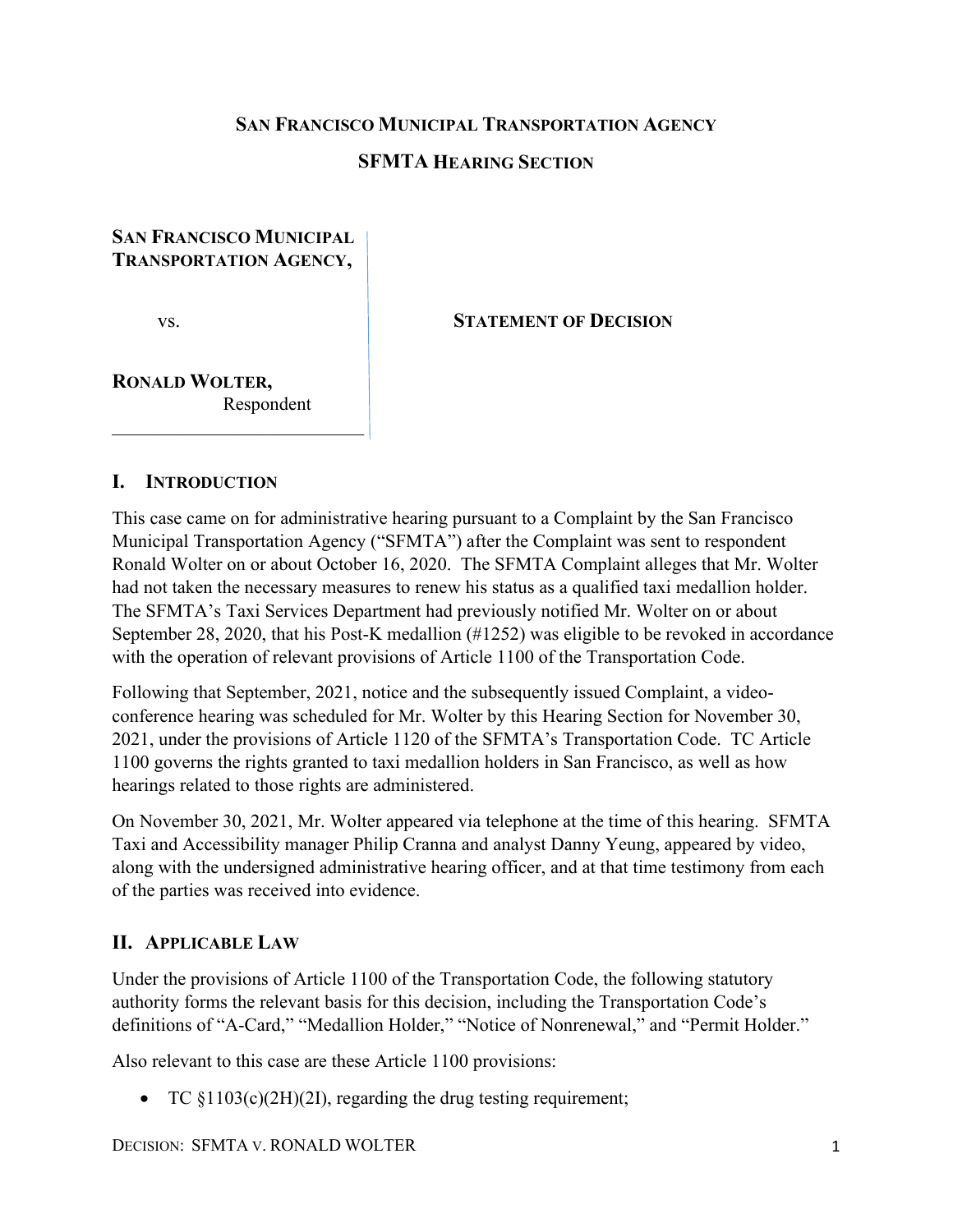- TC  $\S1103(c)(3)$ , regarding the lapse of active permit status;
- TC  $$1105(a)(1)$ , regarding permits required;
- TC §1105(a)(3), regarding permits as privilege, not property of the driver;
- TC  $§1105(a)(6)$ , involving compliance with laws and regulations;
- TC  $$1105(a)(3B)$ , regarding the duration of permits;
- TC  $\S1109(c)(1)$ , regarding the full-time driving requirement;
- TC §1109(e)(1)(A), involving various aspects of medallion operation;
- TC §1116, covering surrender of medallions for consideration.

# **III. TESTIMONY**

## **A. SFMTA Testimony and Evidence Presented: Philip Cranna and Danny Yeung:**

Philip Cranna, an Enforcement and Legal Affairs Manager in the SFMTA's Taxi Services, argued as to the origin and reliability of the information provided in the notice to Mr. Wolter dated September 28, 2020. In representing Taxi Services, Mr. Cranna confirmed that according to requirements of the applicable laws listed above, SFMTA is correct to seek the revocation of medallion #1252 for an expired A Card.

Danny Yeung, an administrative analyst in the SFMTA's Taxi Services, testified to the origin and reliability of the exhibits offered by Taxi Services at the hearing. The exhibits included a driver profile of Mr. Wolter (Exh. A), the Taxi Service's Notice of Nonrenewal (Exh. B), and the written statement of Ronald Wolter dated October 8, 2020, which requested a hearing (Exh. C). Mr. Yeung confirmed that the evidence of record established that Mr. Wolter's A-Card had expired on or about April 1, 2017, and had not been renewed since that time.

## **B. Ronald Wolter, Respondent:**

Mr. Wolter did not dispute that his A-Card has not been renewed since 2017. Mr. Wolter testified that he is currently a resident of Cedar City, Utah, and that it has not been feasible for him since 2017 for him to return to San Francisco, California, in an effort to obtain a California Drivers License and to renew his A Card. Mr. Wolter is currently able to drive, but is licensed only in Utah.

Mr. Wolter testified that his medallion (#1252) had been used for a number of years by the Green Cab Company, as a basis for other taxi drivers to drive legally within San Francisco, pursuant to the provisions of the Transportation Code that authorizes the lease of a driver's medallion to a cab company. However, with the introduction of the transportation network companies (TNC), such as Uber and Lyft, in San Francisco, the lease-related taxi income he had been receiving ended. He understands that at the current time, his medallion no longer has any monetary value, and that no driver would be interested in purchasing his or any other driver's medallion due to the currently established medallion pricing which remains unreasonable.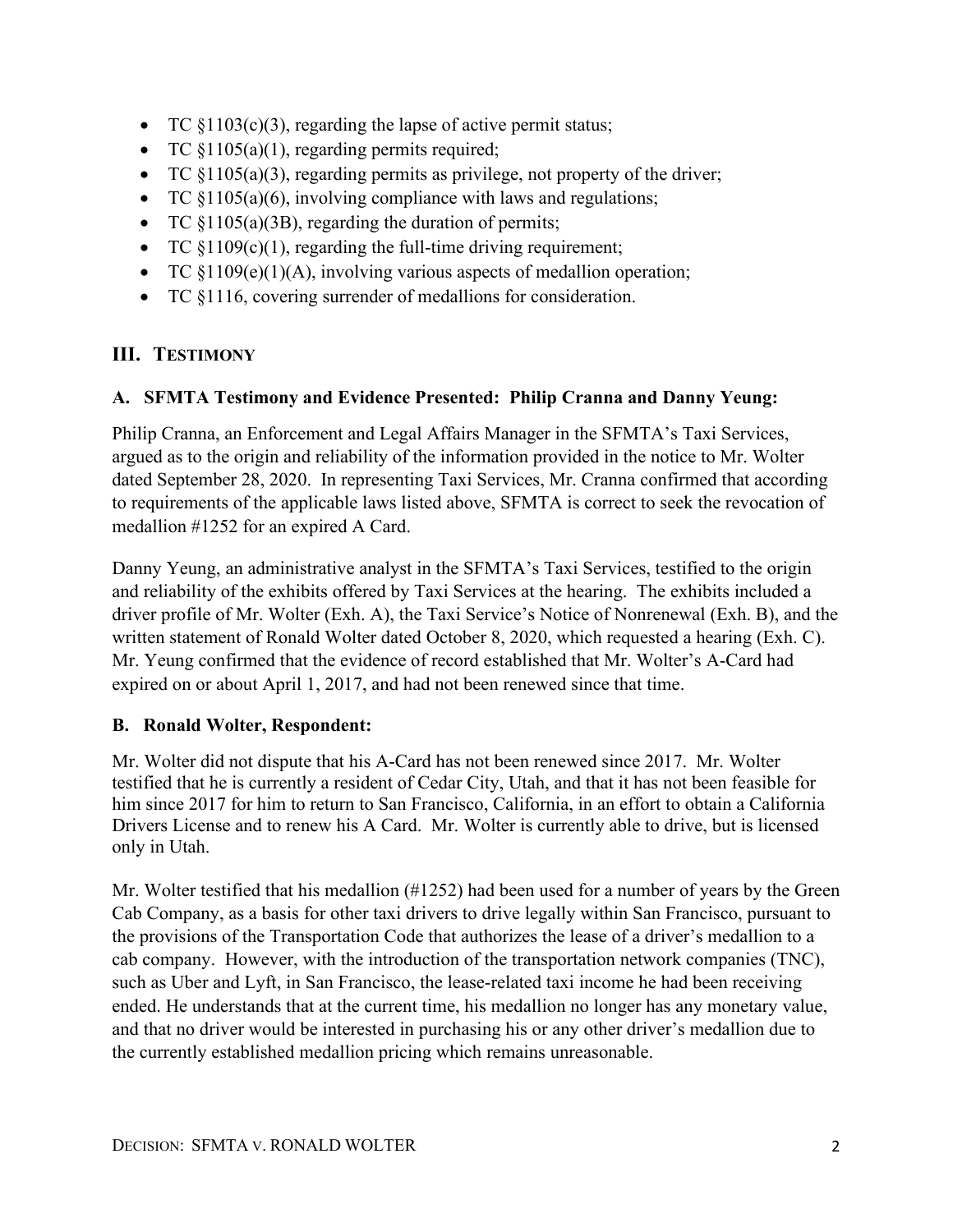Essentially, Mr. Wolter maintains that at some point in the local taxi industry, a residual monetary value will be established for the transfer of medallions in San Francisco, and that that would mean that his medallion #1252 would have a residual market value which would prove to be a source of retirement income for him—but only if he was allowed to hold onto his medallion until that eventuality occurred.

# **IV. FINDINGS**

### **1. Repondent Wolter Lacks Current A-Card**

Based upon the testimony adduced at the hearing and upon the evidence of record, I find that respondent Wolter, whose A-Card expired in April, 2017, has been unwilling or unable to renew his A-Card due to his relocation in Cedar City, Utah. He testified that at some point in the future, he might return to San Francisco for the purpose of renewing his A Card. He does appear to be physically capable of resuming taxi driving if he did return, but he does not have any current plans to do so. He is hoping that the outcome of this hearing would be to allow him to retain his taxi medallion indefinitely, or until such time as the medallion market improves in San Francisco to allow medallion transfers.

Respondent Wolter, by his own admission, is not intending to return to San Francisco to renew his A Card. And his A Card cannot be renewed *in absentia* pursuant to the provisions of TC §§1103 and 1105, while he continues to live in Utah. Under the prevailing provisions of the Transportation Code, without an A-Card a taxi driver cannot retain their medallion here in San Francisco. On that basis the nonrenewal of this medallion appears to be only possible result here under the circumstances, and based upon the requirements of the applicable Transportation Code provisions.

### **2. Equitable Circumstances Relating to Decision**

While respondent Wolter hopes to recover some intrinsic financial value to his medallion upon its retention and then its surrender to the SFMTA, there has been no market for medallions in San Francisco, largely due to the influx of TNC operations. And at the present time, there is no indication that the surrender and transferring of medallions will dramatically change in the near future. At some point, however, the SFMTA will establish a market-rate for the transfer of medallions, and those drivers who have medallions to surrender at that time will, in all probability, enjoy some financial recovery—as long as the medallion system is preserved.

While the SFMTA or its Board of Directors may determine the surrender price of medallions, the SFMTA or the MTAB could decide to end the surrender program under the provisions of TC §1116(a)(5)—but neither has happened.

As against the future expectation interest in the surrender of a driver's medallion, it is evident that the SFMTA has an interest in reclaiming medallions that are no longer being actively used.

On the basis of the existing uncertainty in a future surrender value for medallion holders, and the likelihood that eventually a monetary surrender value will develop for those taxi drivers who